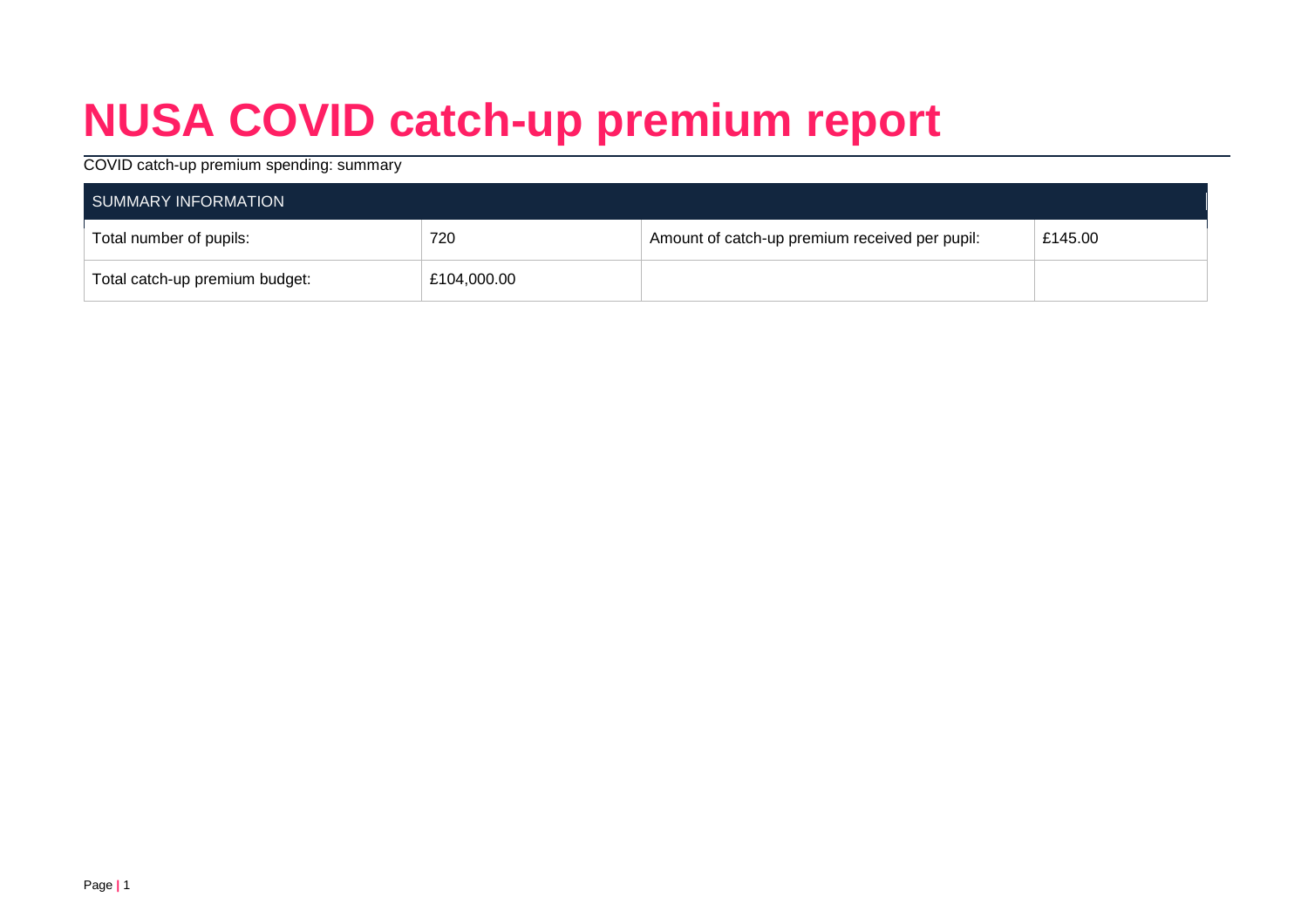#### SUMMARY INFORMATION

At NUSA we recognize that the period of time missed by pupils due to the lockdowns and sporadic attendance during the pandemic has created a significant number of learning gaps which will need to be closed in order for our pupils to succeed.

Our priorities are as follows:

- 1. To ensure that pupils in key year groups understand the material and content they will be examined on their GCSE and Level 3 Btec qualifications at the end of the 2021/22 academic year.
- 2. To ensure that all pupils can read widely and have access to challenging literature.
- 3. To ensure that any disadvantage gap that has been opened by the loss of in-school provision is minimized and reversed through effective teaching.
- 4. To use the latest research in order to review our curriculum and ensure that any knowledge gaps that have been created are eliminated.
- 5. To ensure that all transitions between all key stages are done effectively and allow pupils to make rapid progress as knowledge gaps are taken into account.

Our approach to attaining the priorities listed above can be broken down as follows:

- 1. Teaching and learning strategies
	- a. Supporting effective teaching
	- b. Improving assessment for learning and responsive teaching
	- c. Supporting transition
	- d. Developing middle leadership
	- e. Creation of a new reading curriculum
- 2. Targeted approaches
	- a. One to one tuition
	- b. Intervention programs
	- c. Extended school time
- 3. Wider strategies to support parents and carers
	- a. Access to technology
	- b. Summer school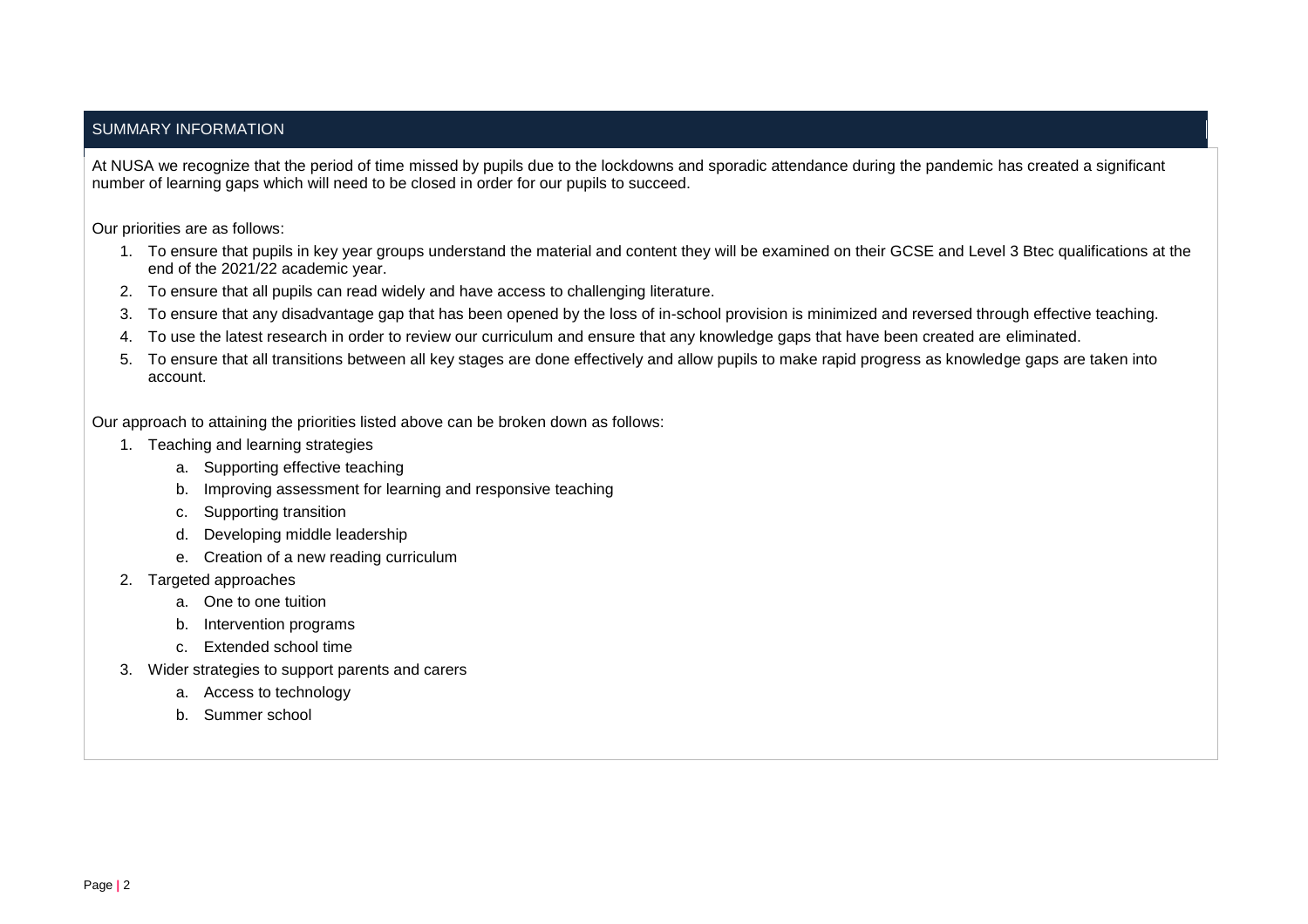### **Barriers to learning**

|                    | <b>BARRIERS TO FUTURE ATTAINMENT</b>                                                                                                                                  |
|--------------------|-----------------------------------------------------------------------------------------------------------------------------------------------------------------------|
| Academic barriers: |                                                                                                                                                                       |
| $\mathsf{A}$       | A significant minority (12%) of our pupils come from homes where English is not the first language meaning that they can not always access support<br>with literacy.  |
| B                  | A significant number of our pupils come from homes with a low level of literacy meaning that they cannot access external support with the work they<br>have been set. |
| C                  | Whilst the percentage of pupils classed as low prior attainers has reduced, it is still above the national average (27 compared to N/ave 28.5).                       |

|                    | ADDITIONAL BARRIERS                                                                                                                                                                                                                                                                                                                                  |
|--------------------|------------------------------------------------------------------------------------------------------------------------------------------------------------------------------------------------------------------------------------------------------------------------------------------------------------------------------------------------------|
| External barriers: |                                                                                                                                                                                                                                                                                                                                                      |
| D                  | Whist attendance rates have increased significantly over the past 2 years, there is still a significant legacy of poor attendance covering the 3 years prior<br>to this meaning that a proportion of current year 11 had learning gaps even prior to the pandemic.                                                                                   |
| Е                  | Many pupils at the school live in houses where home learning was impacted by a lack of access to technology and a space to work.                                                                                                                                                                                                                     |
| F.                 | The school has a higher percentage of disadvantaged pupils than the national average (54%). All studies point to the increased learning gap suffered by<br>disadvantaged pupils, therefore it is likely that these pupils will have seen a significant learning loss. In addition, 17% of the school population are<br>classified as having an SEND. |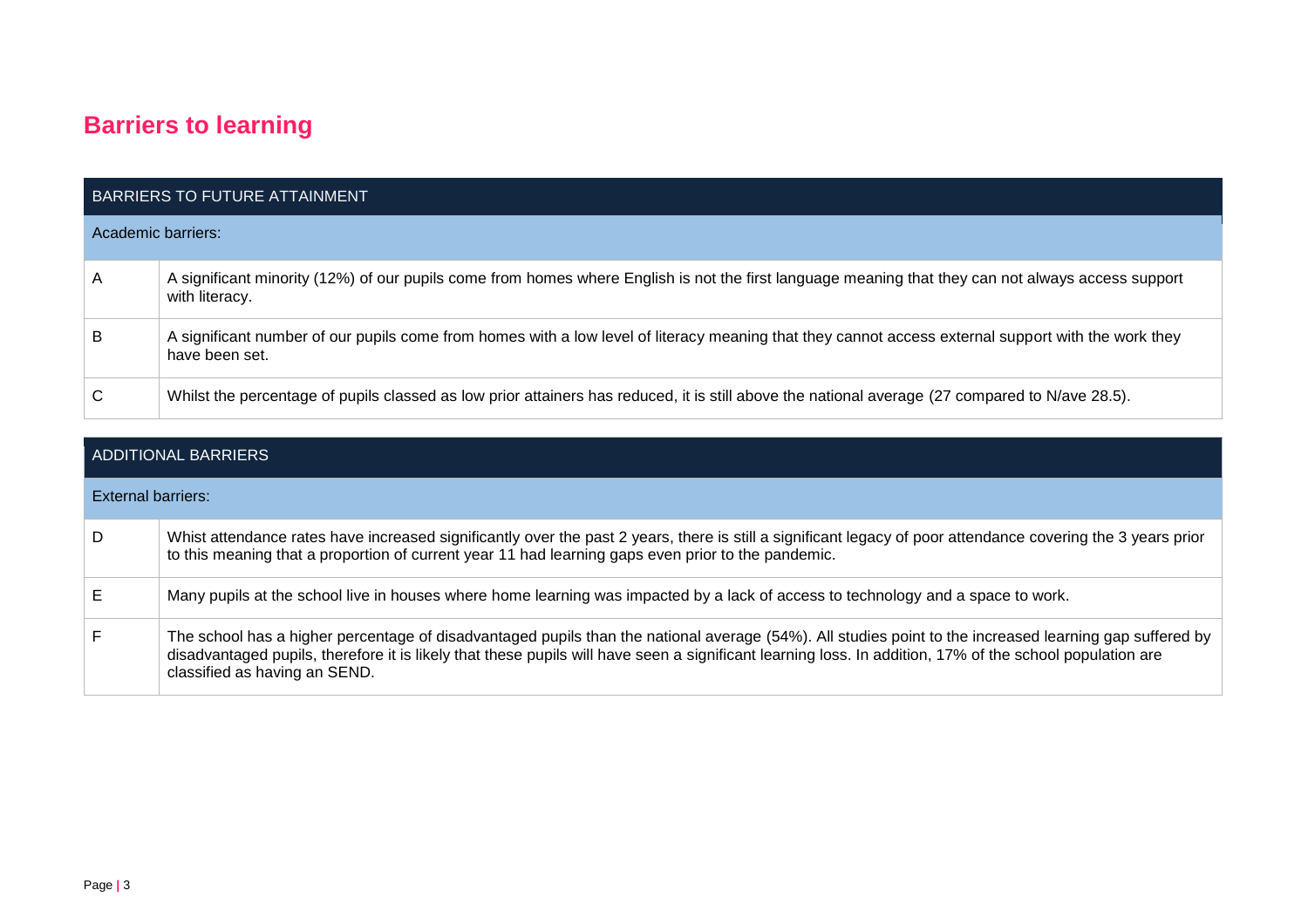## **Planned expenditure for 2021/22**

| Quality of teaching for all                                     |                                                                                          |                                                                                                                                                                                                                                                                                                                                                                                                                             |                                                                                                                                                                                             |            |                                                                                                        |
|-----------------------------------------------------------------|------------------------------------------------------------------------------------------|-----------------------------------------------------------------------------------------------------------------------------------------------------------------------------------------------------------------------------------------------------------------------------------------------------------------------------------------------------------------------------------------------------------------------------|---------------------------------------------------------------------------------------------------------------------------------------------------------------------------------------------|------------|--------------------------------------------------------------------------------------------------------|
| Action                                                          | Intended outcome<br>and success criteria                                                 | What's the evidence and<br>rationale for this choice?                                                                                                                                                                                                                                                                                                                                                                       | How will you make sure it's<br>implemented well?                                                                                                                                            | Staff lead | When will you<br>review this?                                                                          |
| Supporting effective<br>teaching                                | Increase the<br>proportion of high<br>quality lessons.                                   | All studies show that the most<br>powerful driver of pupils<br>achievement is high quality teaching.<br>By developing teaching, we believe<br>that we will have impact upon all<br>pupils learning and, therefore, rapidly<br>close learning gaps.                                                                                                                                                                          | Learning Walks.<br>$\bullet$<br>Deep Dives in all curriculum<br>areas.<br>Line Leadership meetings.<br>CPD evaluations.<br>$\bullet$                                                        | <b>SBA</b> | Weekly in<br>SLT meetings,<br>termly in Deep<br>Dives and<br>weekly in line<br>leadership<br>meetings. |
| Improving assessment<br>for learning and<br>responsive teaching | Ensure that pupils<br>receive precise and<br>effective feedback at<br>the point of need. | Studies by Cambridge University, the<br>American Psychological Association<br>and Carole Dweck show that<br>effective assessment builds the<br>resilience of all learners. By<br>developing the effectiveness of<br>assessment all pupils will be able to<br>receive feedback that will close gaps<br>when they appear. By improving<br>assessment and feedback, the<br>quality of learning will improve for all<br>pupils. | Learning Walks.<br>$\bullet$<br>Deep Dives in all curriculum<br>areas.<br>Line Leadership meetings.<br>$\bullet$<br>CPD evaluations.<br>$\bullet$<br>Internal data monitoring.<br>$\bullet$ | <b>SBA</b> | Weekly in<br>SLT meetings,<br>termly in Deep<br>Dives and<br>weekly in line<br>leadership<br>meetings. |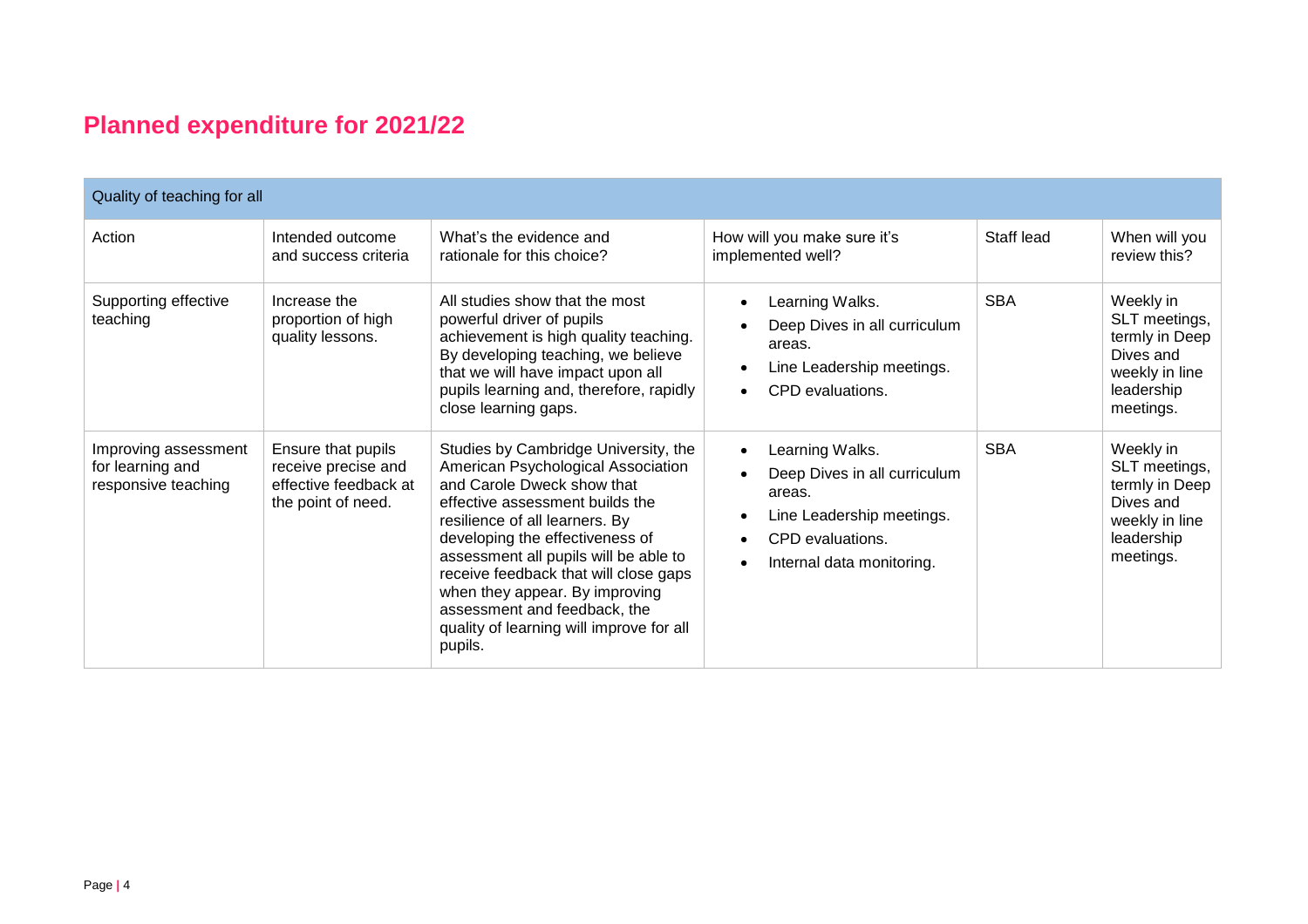| Supporting transition           | Ensure that<br>transitions at all<br>points are supported.                                             | According to Marlau van Rens, Carla<br>Haelermans, Wim Groot & Henriëtte<br>Maassen van den Brink (2018),<br>problematic transitions between Key<br>Stages can have short-term and<br>long-term consequences upon the<br>learning and outcomes of all pupils.<br>By ensuring that transitions are done<br>effectively through improved<br>communication, making connections<br>through the curriculum and ensuring<br>that data is collected on lost learning<br>and the curriculum then adapted in<br>order to ensure its relevance and<br>enable pupils to learn and remember<br>effectively.                                                                                                 | Learning walks<br>$\bullet$<br><b>Parent Voice</b><br>Pupil Voice<br>Internal data collection<br>Outcomes | <b>JAM</b> | Termly and<br>yearly         |
|---------------------------------|--------------------------------------------------------------------------------------------------------|-------------------------------------------------------------------------------------------------------------------------------------------------------------------------------------------------------------------------------------------------------------------------------------------------------------------------------------------------------------------------------------------------------------------------------------------------------------------------------------------------------------------------------------------------------------------------------------------------------------------------------------------------------------------------------------------------|-----------------------------------------------------------------------------------------------------------|------------|------------------------------|
| Developing middle<br>leadership | Ensure that all middle<br>leaders are effective<br>and improve the<br>quality of education<br>for all. | According to Alma Harris, Michelle<br>Jones, Nashwa Ismail & Dong<br>Nguyen (2019), there is a direct<br>correlation between the quality of<br>education and the strength of middle<br>leadership within a school. By<br>ensuring that middle leaders work<br>effectively to coach and guide staff in<br>their departments, take ownership of<br>their curriculum and implement their<br>intent effectively, pupils are more<br>likely to experience highly effective<br>teaching. By ensuring that ownership<br>of the curriculum is maintained as<br>close to the classroom as possible,<br>responsive changes to provision can<br>be made which ensure that all<br>learning gaps are closed. | Learning walks<br>Climate walks<br>Deep dives<br>Internal data<br>Outcomes                                | <b>ROL</b> | Weekly, termly<br>and yearly |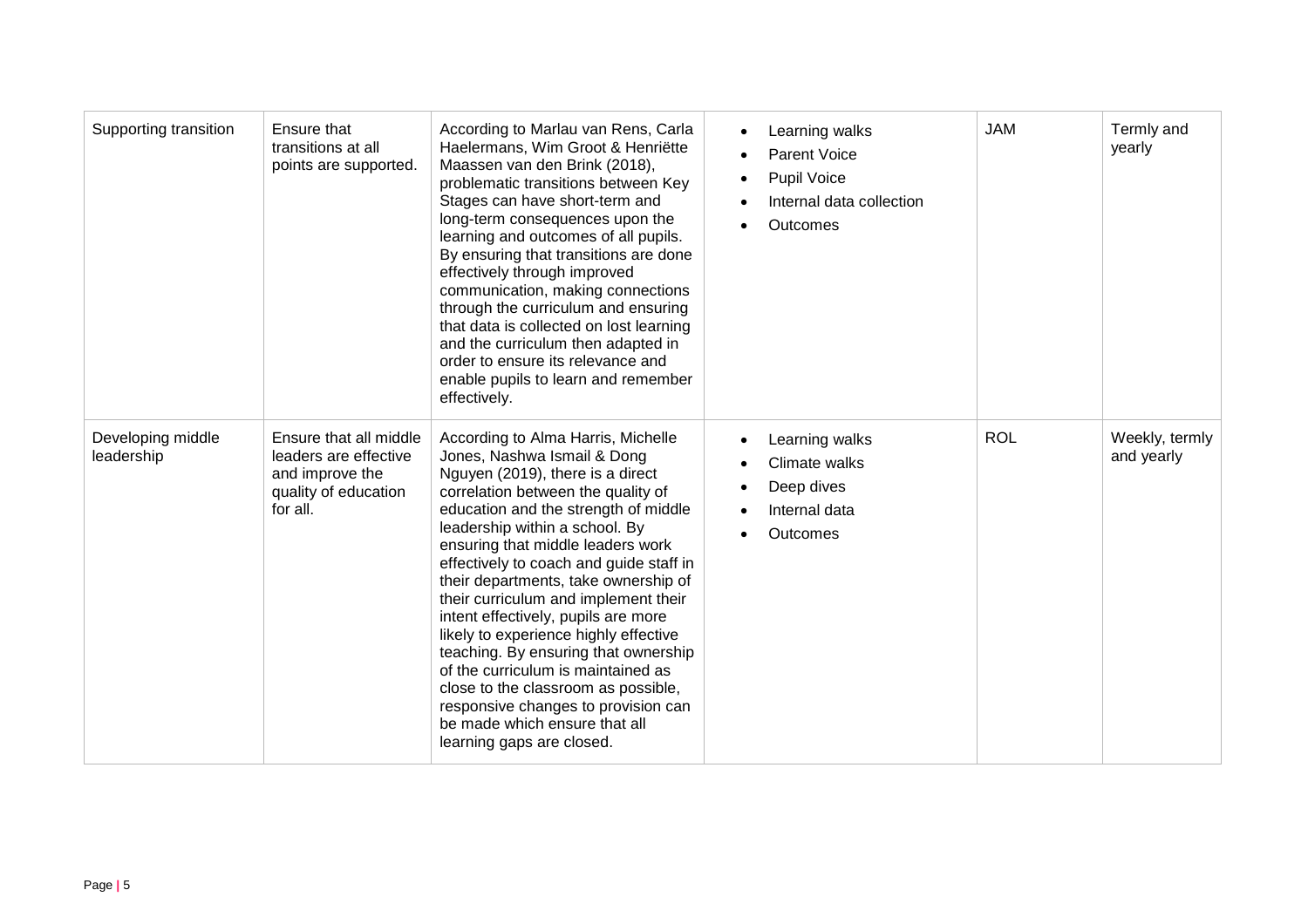| Creation of a new<br>reading curriculum | Increase the<br>frequency and quality<br>of reading and more<br>specifically of high<br>quality texts. | According to the Education<br>Endowment Fund and Ofsted<br>research, it is clear that there is a<br>link between literacy levels and<br>educational outcomes. By focusing<br>upon a whole school reading<br>programme, with effective PD and<br>school wide strategies for the<br>teaching of reading we will be able to<br>improve the exposure of pupils to<br>higher level texts, increase their<br>vocabulary and, therefore, help to<br>close achievement gaps between<br>disadvantaged and non-<br>disadvantaged learners. | Learning Walks<br>$\bullet$<br>Deep Dives<br>$\bullet$<br>Line leader meetings<br>$\bullet$<br>PD evaluation<br>$\bullet$<br><b>Pupil Voice</b><br>$\bullet$<br>Internal reading assessment<br>data | <b>SBA</b>           | Monthly and<br>termly.        |
|-----------------------------------------|--------------------------------------------------------------------------------------------------------|----------------------------------------------------------------------------------------------------------------------------------------------------------------------------------------------------------------------------------------------------------------------------------------------------------------------------------------------------------------------------------------------------------------------------------------------------------------------------------------------------------------------------------|-----------------------------------------------------------------------------------------------------------------------------------------------------------------------------------------------------|----------------------|-------------------------------|
|                                         |                                                                                                        |                                                                                                                                                                                                                                                                                                                                                                                                                                                                                                                                  |                                                                                                                                                                                                     | Total budgeted cost: |                               |
| <b>Targeted support</b>                 |                                                                                                        |                                                                                                                                                                                                                                                                                                                                                                                                                                                                                                                                  |                                                                                                                                                                                                     |                      |                               |
| Action                                  | Intended outcome<br>and success criteria                                                               | What's the evidence and<br>rationale for this choice?                                                                                                                                                                                                                                                                                                                                                                                                                                                                            | How will you make sure it's<br>implemented well?                                                                                                                                                    | Staff lead           | When will you<br>review this? |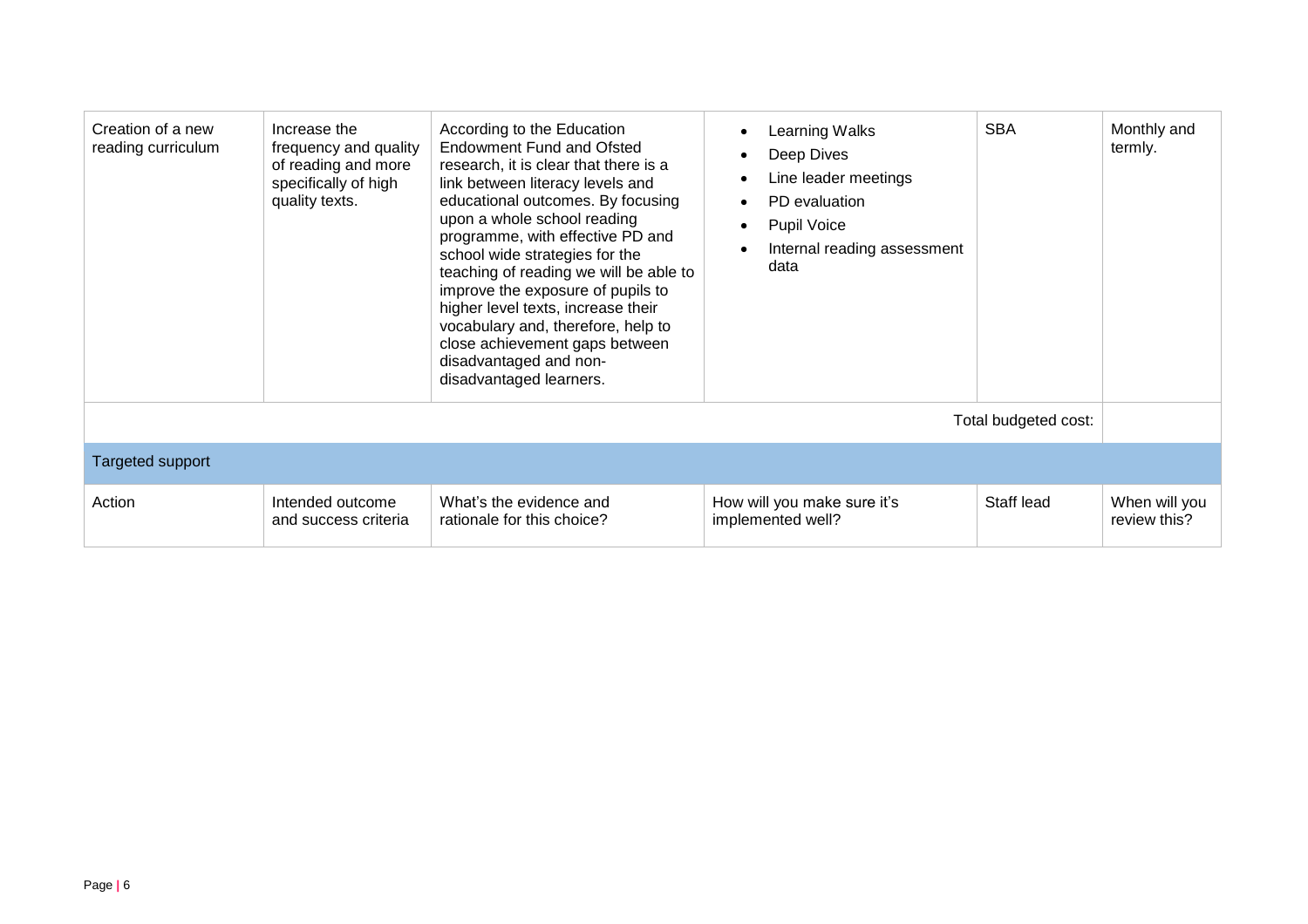| One to one tuition    | Pupils with the widest<br>learning gaps are<br>identified and<br>appropriate provision<br>put into place. | The studies carried out by the EEF<br>as part of the teaching and learning<br>toolkit consistently find that tutoring<br>is associated with significant learning<br>gains. By focusing upon effective<br>one-to-one tuition via the use of<br>Mytutor we will be able to focus<br>tuition on pupils areas of need. The<br>provision will be in groups of 1:3<br>where at least 1 of the targeted<br>pupils will be in receipt of Pupil<br>Premium funding. The focus of all of<br>the tuition will be upon ensuring gaps<br>identified in assessments are filled.<br>EEF evidence indicates that one to<br>one tuition can be effective,<br>delivering approximately five<br>additional months' progress on<br>average. In terms of small group<br>tuition evidence suggest this is<br>effective however, as a rule of<br>thumb, the smaller the group the<br>better. | Pupil voice<br>$\bullet$<br><b>Tutor QA</b><br>Tutor voice<br>Internal data<br>Line leadership | <b>BAC</b> | Half termly.               |
|-----------------------|-----------------------------------------------------------------------------------------------------------|-----------------------------------------------------------------------------------------------------------------------------------------------------------------------------------------------------------------------------------------------------------------------------------------------------------------------------------------------------------------------------------------------------------------------------------------------------------------------------------------------------------------------------------------------------------------------------------------------------------------------------------------------------------------------------------------------------------------------------------------------------------------------------------------------------------------------------------------------------------------------|------------------------------------------------------------------------------------------------|------------|----------------------------|
| Intervention programs | Subject based<br>intervention sessions<br>run for targeted year<br>groups                                 | According to Hawthorn, 2021,<br>interventions can be an incredibly<br>beneficial aspect of school life. Using<br>a structured intervention, teachers<br>can swiftly close progress or<br>attainment gaps in a key area. They<br>can also see the demonstrable<br>impact of their practice and share it<br>with the child and their parents or<br>carers. These will focus initially upon<br>year 11 and 13, but will shift to year<br>10 and 12 where appropriate.                                                                                                                                                                                                                                                                                                                                                                                                    | Learning walks<br>$\bullet$<br>Internal data<br>Data QA<br>Line leadership meetings            | <b>BAC</b> | Weekly and<br>half termly. |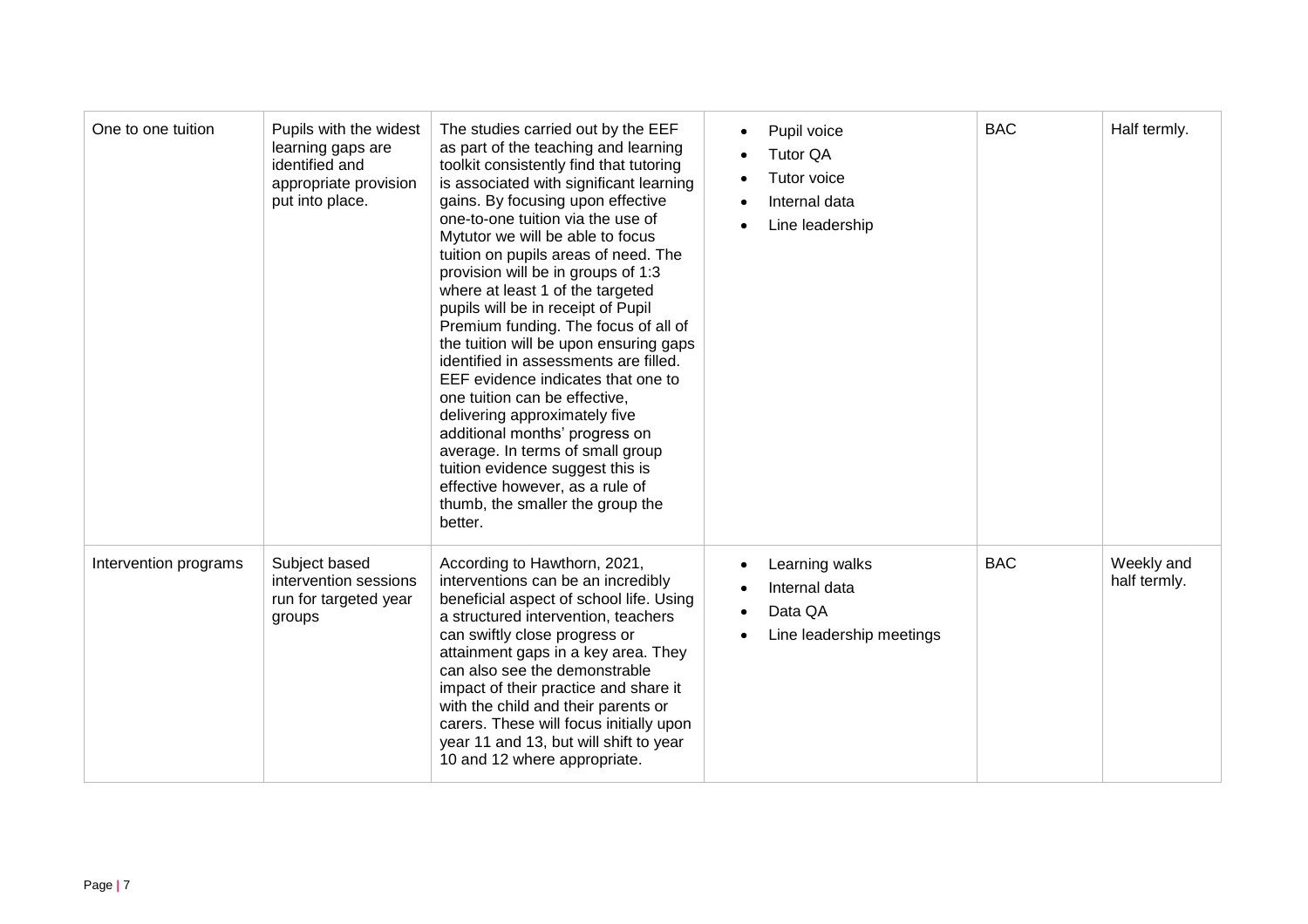| Extended school time | An extra period will<br>be established for<br>key pupils in order to<br>facilitate extra<br>learning time.            | High quality first teaching is the most<br>important lever and the single<br>strategy which will have the greatest<br>impact on the outcomes of pupils<br>(EEF). Extending the day for select<br>pupils and groups will ensure that<br>they receive more teaching and<br>therefore, any learning gaps will be<br>more likely to be closed rapidly.                                                                                                                                                                                                                                                                                                 | Learning walks<br>$\bullet$<br>Internal data<br>Data QA<br>$\bullet$<br>Line leadership meetings | <b>BAC</b>           | Weekly and<br>half termly.    |
|----------------------|-----------------------------------------------------------------------------------------------------------------------|----------------------------------------------------------------------------------------------------------------------------------------------------------------------------------------------------------------------------------------------------------------------------------------------------------------------------------------------------------------------------------------------------------------------------------------------------------------------------------------------------------------------------------------------------------------------------------------------------------------------------------------------------|--------------------------------------------------------------------------------------------------|----------------------|-------------------------------|
|                      |                                                                                                                       |                                                                                                                                                                                                                                                                                                                                                                                                                                                                                                                                                                                                                                                    |                                                                                                  | Total budgeted cost: |                               |
| Other approaches     |                                                                                                                       |                                                                                                                                                                                                                                                                                                                                                                                                                                                                                                                                                                                                                                                    |                                                                                                  |                      |                               |
| Action               | Intended outcome<br>and success criteria                                                                              | What's the evidence and<br>rationale for this choice?                                                                                                                                                                                                                                                                                                                                                                                                                                                                                                                                                                                              | How will you make sure it's<br>implemented well?                                                 | Staff lead           | When will you<br>review this? |
| Access to technology | Ensuring that we<br>have adequate<br>coverage should<br>pupils be away from<br>school due to Covid<br>related issues. | Pupils' access to technology has<br>been an important factor affecting<br>the extent to which they can learn<br>effectively at both school and home.<br>In particular, lack of access to<br>technology has been a barrier for<br>many disadvantaged children. The<br>school will look to invest in building a<br>small stock of additional devices<br>alongside looking to provide internet<br>access.<br>The studies carried out by the EEF<br>as part of the teaching and learning<br>toolkit consistently find that digital<br>technology is associated with<br>moderate learning gains: on<br>average, an additional four months'<br>progress. | Surveys<br>QA                                                                                    | <b>BAC</b>           | Weekly and<br>half termly     |